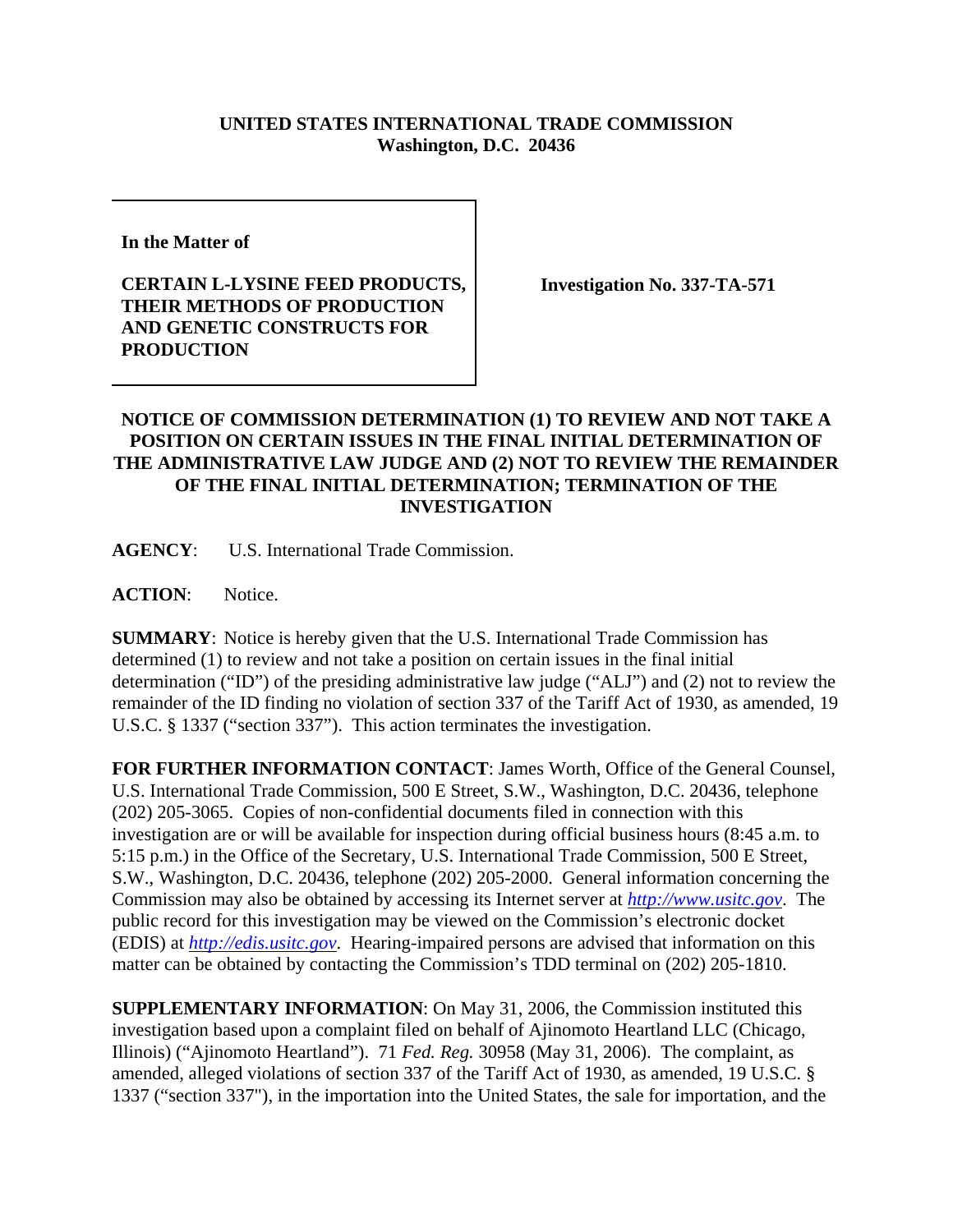sale within the United States after importation of certain L-lysine feed products and genetic constructs for production thereof by reason of infringement of claims 13, 15-19, and 21-22 of U.S. Patent No. 5,827,698 ("the '698 patent") and claims 1, 2, 15, and 22 of U.S. Patent No. 6,040, 160 ("the '160 patent").

The complaint named as respondents Global Bio-Chem Technology, Group Company Ltd. (Admiralty, Hong Kong), Changchun Dacheng Bio-Chem Engineering Development Co., Ltd., (Jilin Province, China), Changchun Baocheng Bio Development Co., Ltd. (Jilin Province, China), Changchun Dahe Bio Technology Development Co., Ltd. (Jilin Province, China), Bio-Chem Technology (HK) Ltd. (Admiralty, Hong Kong) (collectively, "GBT"). 71 *Fed. Reg.* 30958. On June 29, 2006, Ajinomoto Heartland further amended the complaint and notice of institution by adding its parent company, Ajinomoto, Inc. (Tokyo, Japan) as a complainant. 71 *Fed. Reg.* 43209 (July 31, 2006).

On October 15, 2007, the Commission determined not to review an order of the ALJ, granting Ajinomoto's motion to withdraw claims 1, 2, and 22 of the '160 patent and claims 13, 16-19, and 21-22 of the '698 patent.

On July 31, 2008, the ALJ issued his final ID, in which he found no violation of section 337 with regard to either the '160 or the '698 patents because he found that the asserted claims of both patents were invalid for failure to satisfy the best mode requirement of 35 U.S.C. § 112 ¶ 1 on two separate grounds and that both patents were unenforceable because of inequitable conduct. He found infringement of the asserted claims through importation of lysine made using the "old" strain of E. coli by GBT, but not the "new" strain, based upon the stipulation of the parties. The ALJ also found the existence of a domestic industry for the asserted claims, and found that the asserted claims were not invalid for obviousness or obviousness-type double patenting, and that the asserted patents were not unenforceable by reason of unclean hands.

On August 19, 2008, Ajinomoto petitioned for review of the ALJ's final ID regarding invalidity of the asserted claims for failure to meet the best mode requirement and unenforceability of the patents because of inequitable conduct. Neither GBT nor the Commission investigative attorney petitioned for review of any part of the ID.

Having examined the relevant portions of the record in this investigation, including the final ID, the petition for review, and the responses thereto, the Commission has determined (1) to review and take no position on (a) the ALJ's finding that claim 15 of the '160 patent is invalid for failure to meet the best mode requirement to the extent that finding is based on alleged fictitious data and (b) the ALJ's finding that the '160 patent is unenforceable for inequitable conduct and (2) not to review the remainder of the ID. Thus, the investigation is terminated with a finding of no violation of section 337.